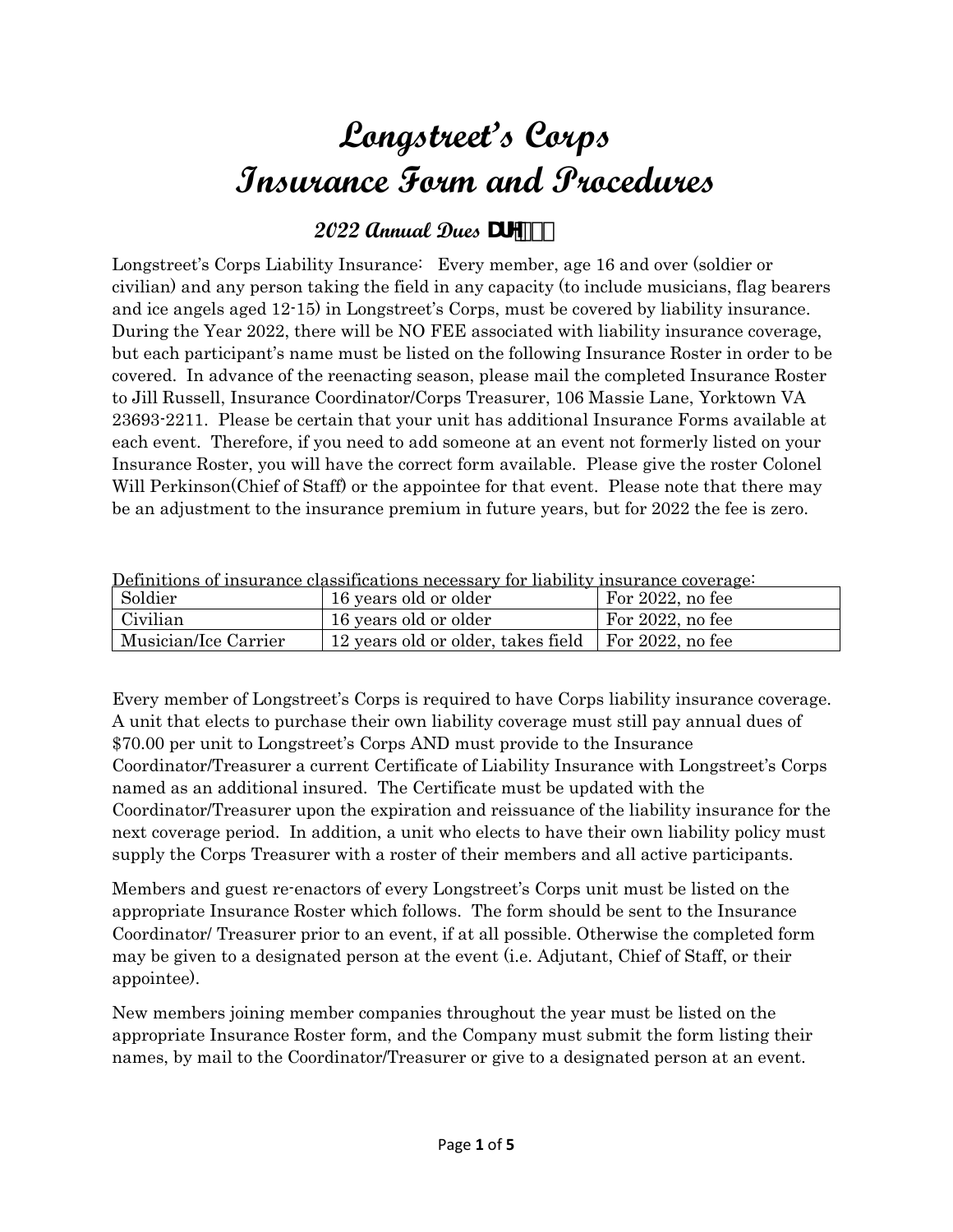Probationary Units are required to complete the Insurance Roster with names of all members and guests who will be participating in the events throughout the probationary period. Probationary Units must also pay Longstreet's Corps Dues in the amount of \$70.00/year.

Company Commanders, or their alternates, are responsible to determine that all members and guests have been listed on the Insurance Roster to ensure the mandatory Liability Insurance coverage. Any company or individual whose name appears on the morning report, but does not appear on the latest Insurance Roster of that unit, will not be able to take the field.

#### DUES: Every Member Company of Longstreet's Corps must pay annual dues in the amount of \$70.00 prior to March 1st.

Each Company must submit their Insurance Roster (with the name of each Company member and guest) to the Insurance Coordinator/Treasurer. After recording, a copy will be sent to designated staff members to be used for verification at events. Annual Dues and

Insurance Rosters must be submitted to the Coordinator/Treasurer no later than March 1st.

NOTE: Please send one check per company for dues and one check for any Charles E. Hillsman Scholarship donations, payable to Longstreet's Corps and designated for Dues or Scholarship.

#### Treasurer/Insurance Coordinator:

Jill Russell 106 Massie Lane Yorktown VA 23693-2211 757-868-0934; [Jillinva@cox.net](mailto:Jillinva@cox.net)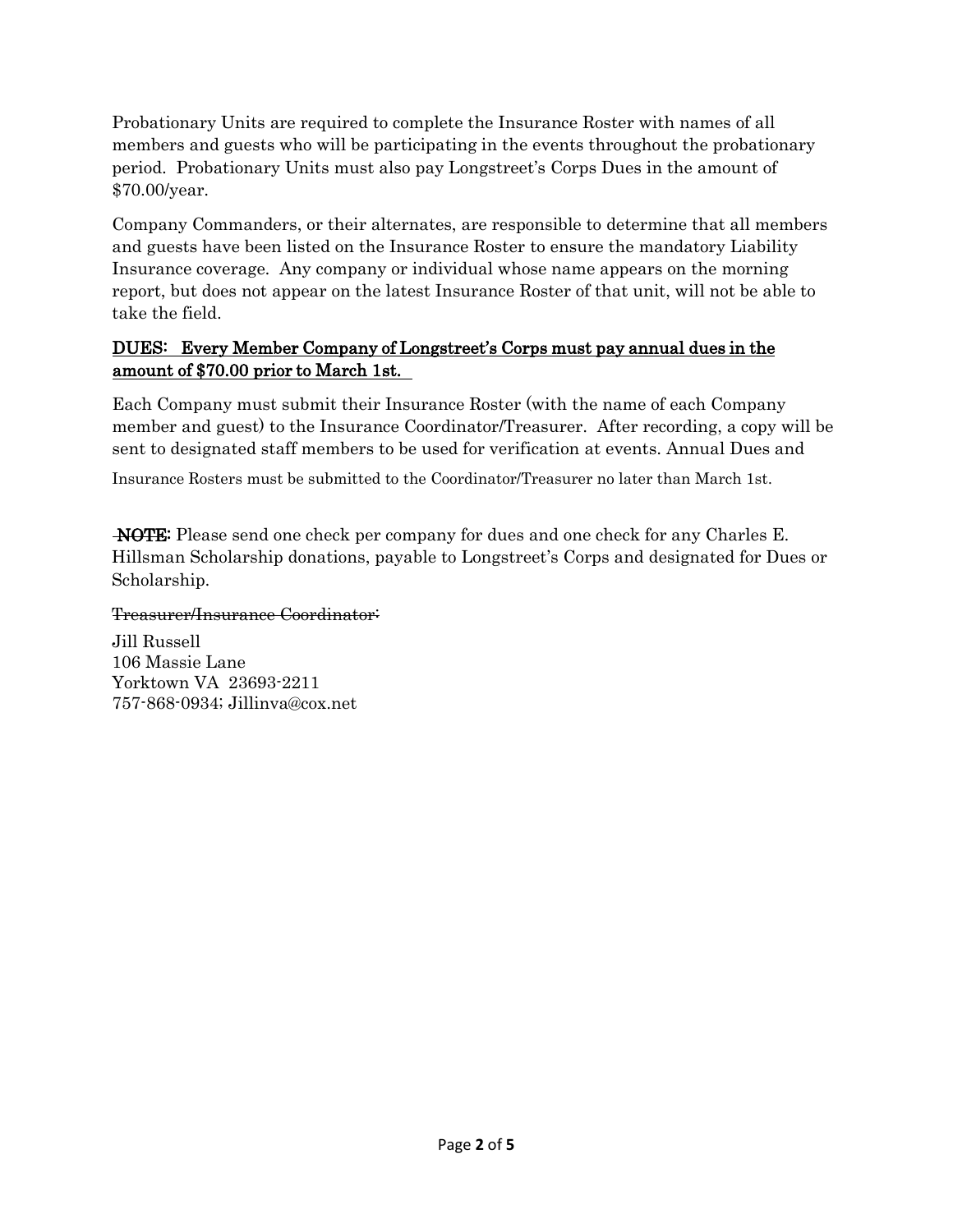## **Unit Member/Guest Insurance Roster**

| Full Unit Name:            | Date: |  |  |
|----------------------------|-------|--|--|
| Unit Commander:            |       |  |  |
| Contact Email:             |       |  |  |
| Contact Phone:             |       |  |  |
| --<br>$\sim$ $\sim$ $\sim$ |       |  |  |

**Please type or print clearly. List ages for minor dependents under age 18.**

| Last Name | First Name | $M =$ Military<br>$e$ = Civilian | $\overline{a} =$ adult<br>$M =$ Minor<br>(Minor's Age) | <b><i>Insurance</i></b><br>$\mathcal{T}ee$ |
|-----------|------------|----------------------------------|--------------------------------------------------------|--------------------------------------------|
|           |            |                                  |                                                        |                                            |
|           |            |                                  |                                                        |                                            |
|           |            |                                  |                                                        |                                            |
|           |            |                                  |                                                        |                                            |
|           |            |                                  |                                                        |                                            |
|           |            |                                  |                                                        |                                            |
|           |            |                                  |                                                        |                                            |
|           |            |                                  |                                                        |                                            |
|           |            |                                  |                                                        |                                            |
|           |            |                                  |                                                        |                                            |
|           |            |                                  |                                                        |                                            |
|           |            |                                  |                                                        |                                            |
|           |            |                                  |                                                        |                                            |
|           |            |                                  |                                                        |                                            |
|           |            |                                  |                                                        |                                            |
|           |            |                                  |                                                        |                                            |
|           |            |                                  |                                                        |                                            |
|           |            |                                  |                                                        |                                            |
|           |            |                                  |                                                        |                                            |
|           |            |                                  |                                                        |                                            |
|           |            |                                  |                                                        |                                            |
|           |            |                                  |                                                        |                                            |
|           |            |                                  |                                                        |                                            |
|           |            |                                  |                                                        |                                            |
|           |            |                                  |                                                        |                                            |
|           |            |                                  |                                                        |                                            |
|           |            |                                  |                                                        |                                            |
|           |            |                                  |                                                        |                                            |
|           |            |                                  |                                                        |                                            |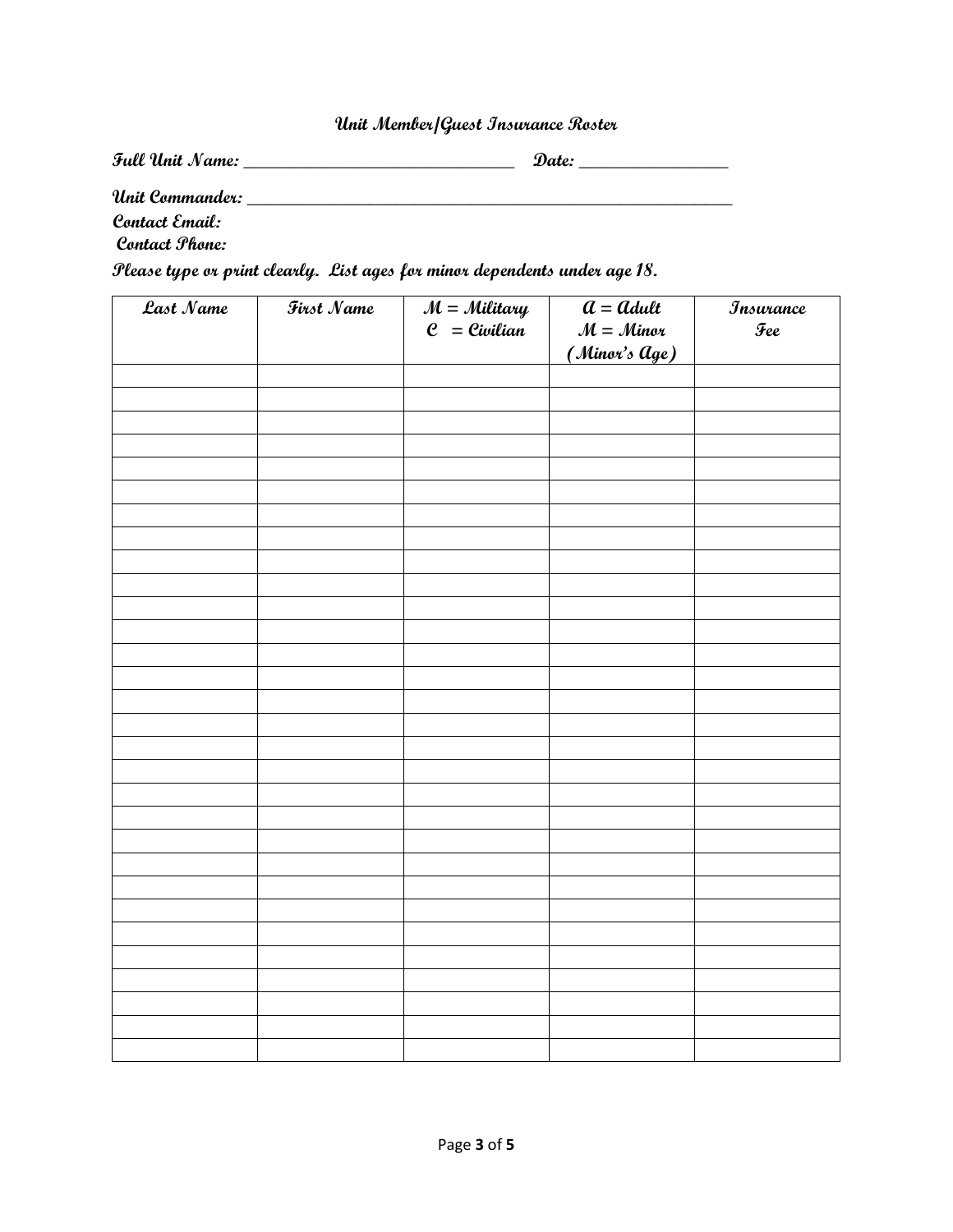## **Unit Member/Guest Insurance Roster - continued**

| Full Unit Name: | Date: |
|-----------------|-------|
| Unit Commander: |       |

#### **Please type or print clearly. List ages for minor dependents under age 18.**

| Last Name | First Name | $M =$ Military<br>$e$ = Civilian | $\overline{a} = \overline{a}$ dult<br>$M =$ Minor<br>(Minor's Age) | <b>Insurance</b><br>$\mathcal{T}ee$ |
|-----------|------------|----------------------------------|--------------------------------------------------------------------|-------------------------------------|
|           |            |                                  |                                                                    |                                     |
|           |            |                                  |                                                                    |                                     |
|           |            |                                  |                                                                    |                                     |
|           |            |                                  |                                                                    |                                     |
|           |            |                                  |                                                                    |                                     |
|           |            |                                  |                                                                    |                                     |
|           |            |                                  |                                                                    |                                     |
|           |            |                                  |                                                                    |                                     |
|           |            |                                  |                                                                    |                                     |
|           |            |                                  |                                                                    |                                     |
|           |            |                                  |                                                                    |                                     |
|           |            |                                  |                                                                    |                                     |
|           |            |                                  |                                                                    |                                     |
|           |            |                                  |                                                                    |                                     |
|           |            |                                  |                                                                    |                                     |
|           |            |                                  |                                                                    |                                     |
|           |            |                                  |                                                                    |                                     |
|           |            |                                  |                                                                    |                                     |
|           |            |                                  |                                                                    |                                     |
|           |            |                                  |                                                                    |                                     |
|           |            |                                  |                                                                    |                                     |
|           |            |                                  |                                                                    |                                     |
|           |            |                                  |                                                                    |                                     |
|           |            |                                  |                                                                    |                                     |